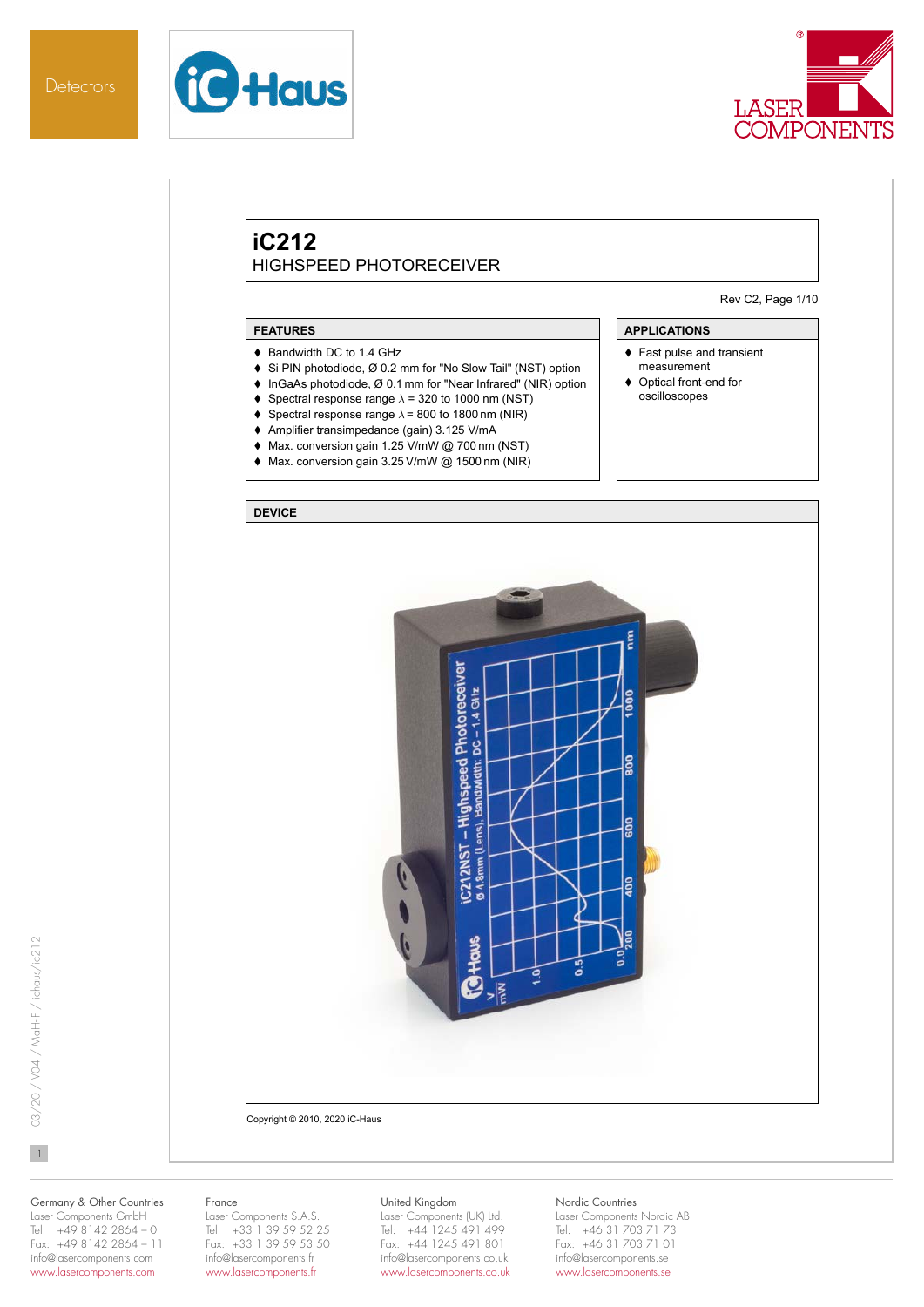

Rev C2, Page 2/10



(NST, blue label) version covers a spectral range from 320 to 1000 nm with an active area diameter of about Ø 0.2 mm, which is increased by a Ø 4.6 mm lens, resulting in an effective usable area of typical 12.5 mm<sup>2</sup>. The Highspeed Photoreceiver is able to detect power levels in the sub mW range at GHz speed.

The "Near Infrared" (NIR, orange label) version covers a spectral range from ca. 800 to 1800 nm.

The iC212 Highspeed Photoreceiver comes with M6 mounting holes for integration in optical bench systems and an optional fiber-optic input adapter for optical fiber coupling.

#### **ABSOLUTE MAXIMUM RATINGS**

| Beyond these values damage may occur; device operation is not quaranteed. |        |                      |                   |      |      |      |  |  |
|---------------------------------------------------------------------------|--------|----------------------|-------------------|------|------|------|--|--|
| Item                                                                      | Symbol | Parameter            | <b>Conditions</b> |      |      | Unit |  |  |
| No.                                                                       |        |                      |                   | Min. | Max. |      |  |  |
| G001 Pmax                                                                 |        | Optical Input Power  |                   |      | 10   | mW   |  |  |
| G002 Vs                                                                   |        | Power Supply Voltage |                   |      | 20   |      |  |  |

#### **ELECTRICAL CHARACTERISTICS**

| Item            | Symbol                    | Parameter                                   | <b>Conditions</b>                                                                         |            |                       |              | Unit                 |
|-----------------|---------------------------|---------------------------------------------|-------------------------------------------------------------------------------------------|------------|-----------------------|--------------|----------------------|
| No.             |                           |                                             |                                                                                           | Min.       | Typ.                  | Max.         |                      |
| Gain            |                           |                                             |                                                                                           |            |                       |              |                      |
| 101             | <b>IA</b>                 | Amplifier Transimpedance<br>Conversion Gain | $50 \Omega$ load:<br>NST: $\lambda$ = 700 nm<br>NIR: $\lambda$ = 1500 nm                  |            | 3.125<br>1.25<br>3.25 |              | V/mA<br>V/mW<br>V/mW |
|                 | <b>Frequency Response</b> |                                             |                                                                                           |            |                       |              |                      |
| 201             | fmax                      | Upper Cut-Off Frequency                     | $-3 dB$                                                                                   |            | 1.4                   |              | Ghz                  |
| 202             | $\Delta A$                | <b>Gain Flatness</b>                        |                                                                                           |            | ±1                    |              | dB                   |
| 203             | ltr                       | Rise Time                                   | 10 to 90%                                                                                 |            | 280                   |              | ps                   |
| 204             | tpd                       | <b>Propagation Delay</b>                    | optical in => electrical out, 50% to 50%                                                  |            | 750                   |              | ps                   |
| <b>Detector</b> |                           |                                             |                                                                                           |            |                       |              |                      |
| 301             | ld                        | Active Area Diameter                        | <b>NST</b><br><b>NIR</b>                                                                  |            | 0.2<br>0.1            |              | mm<br>mm             |
| 302             | Aeff                      | Effective Active Area                       | 4.6 mm lens                                                                               |            | 12.5                  |              | mm <sup>2</sup>      |
| 303             | $\lambda$                 | Spectral Range                              | <b>NST</b><br><b>NIR</b>                                                                  | 320<br>800 |                       | 1000<br>1800 | nm<br>nm             |
| 304             | Pmax                      | Max. Optical Input Power                    | NST: average<br>NST: linear amplification @ 700 nm<br>NIR: linear amplification @ 1500 nm |            | 10<br>770<br>320      |              | mW<br>μW<br>μW       |
| 305             | <b>NEP</b>                | Noise equivalent power                      | including amplifier noise, f = 1 GHz                                                      |            | 115                   |              | pW/<br>$\sqrt{Hz}$   |
| Output          |                           |                                             |                                                                                           |            |                       |              |                      |
| 401             | Rout                      | Output Impedance                            |                                                                                           |            | 50                    |              | Ω                    |
| 402             | Vout                      | Output Voltage Swing                        | 50 $\Omega$ load, for linear amplification                                                | $-0.3$     |                       | 1.0          | $\vee$               |
| 403             | Vos                       | Offset Voltage (adjustable) <sup>†</sup>    | DC offset cancellation                                                                    | $-1.25$    |                       | 0.15         | $\vee$               |
| 404             | Pos                       | Offset (adjustable) <sup>†</sup>            | equivalent optical power                                                                  | $-92$      |                       | 750          | uW                   |
| 405             | twu                       | Warm-Up Time                                | stable offset voltage                                                                     |            | 30                    |              | min                  |

 $\overline{2}$ 

Germany & Other Countries Laser Components GmbH Tel: +49 8142 2864 – 0 Fax: +49 8142 2864 – 11 info@lasercomponents.com

www.lasercomponents.com

#### France

Laser Components S.A.S. Tel: +33 1 39 59 52 25 Fax: +33 1 39 59 53 50 info@lasercomponents.fr www.lasercomponents.fr

#### United Kingdom

Laser Components (UK) Ltd. Tel: +44 1245 491 499 Fax: +44 1245 491 801 info@lasercomponents.co.uk www.lasercomponents.co.uk

## Nordic Countries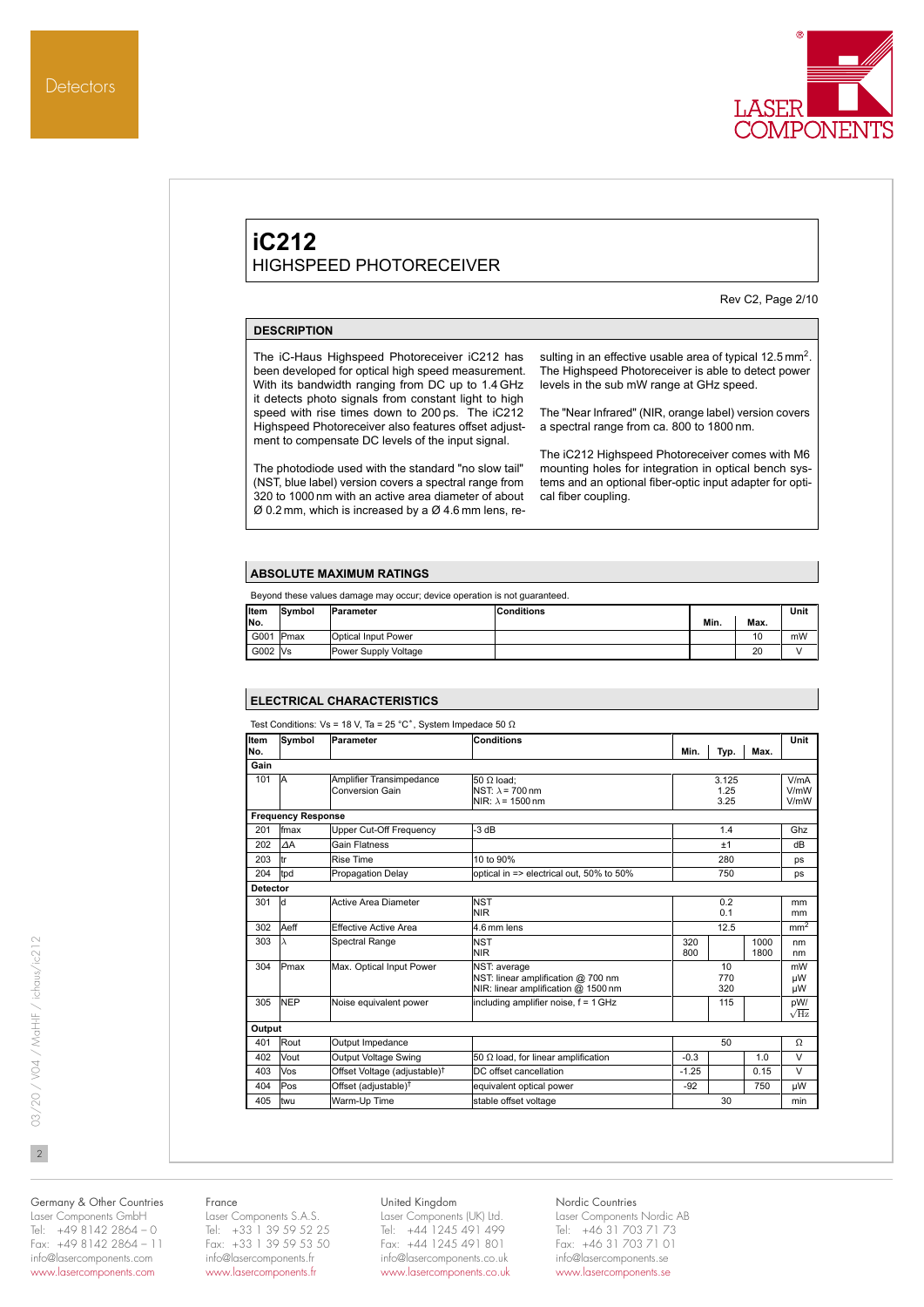

# **iC212** HIGHSPEED PHOTORECEIVER

Rev C2, Page 3/10

# **ELECTRICAL CHARACTERISTICS**

Test Conditions: Vs = 18 V, Ta = 25 °C<sup>\*</sup>, System Impedace 50  $\Omega$ 

| Symbol              |  |                                               |                   |      |      | Unit |  |
|---------------------|--|-----------------------------------------------|-------------------|------|------|------|--|
|                     |  |                                               | Min.              | Typ. | Max. |      |  |
| <b>Power Supply</b> |  |                                               |                   |      |      |      |  |
| <b>Vs</b>           |  |                                               |                   |      | 18   |      |  |
| lls                 |  |                                               | 150               |      |      | mA   |  |
|                     |  | Parameter<br>Supply Voltage<br>Supply Current | <b>Conditions</b> |      |      |      |  |

 $\overline{3}$ 

 $^*$  Caution! Even during regular operation, the aluminum case of the photoreceiver may heat up to 40 °C max.<br>† The output is clipped to -0.5 V, if the offset voltage is less than 0.5 V and no DC light is present.

#### Germany & Other Countries Laser Components GmbH Tel: +49 8142 2864 – 0 Fax: +49 8142 2864 – 11 info@lasercomponents.com

www.lasercomponents.com

#### France

Laser Components S.A.S. Tel: +33 1 39 59 52 25 Fax: +33 1 39 59 53 50 info@lasercomponents.fr www.lasercomponents.fr

# United Kingdom

Laser Components (UK) Ltd. Tel: +44 1245 491 499 Fax: +44 1245 491 801 info@lasercomponents.co.uk www.lasercomponents.co.uk

#### Nordic Countries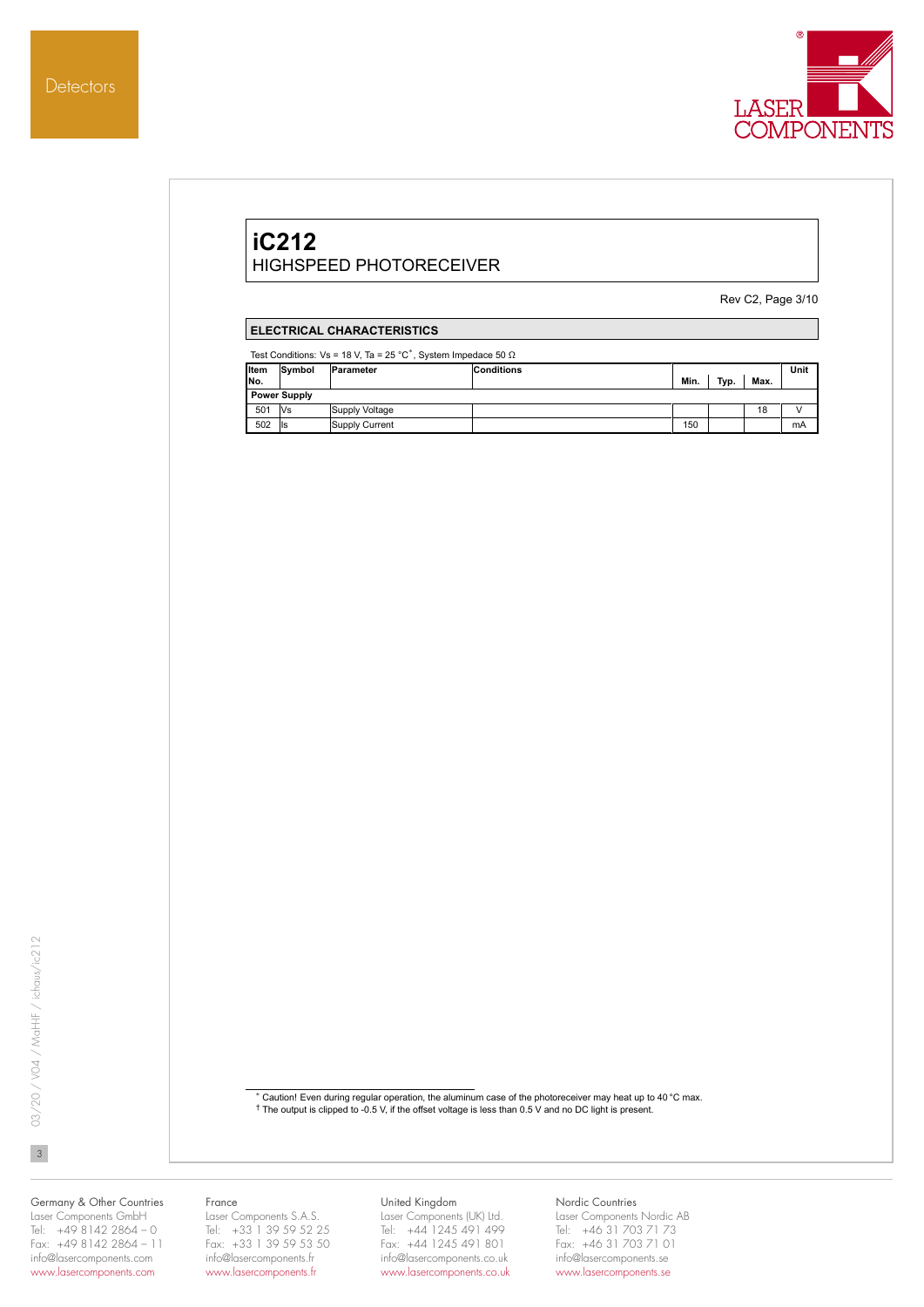



Figure 1: Box contents

 $\overline{4}$ 

Germany & Other Countries Laser Components GmbH Tel: +49 8142 2864 – 0 Fax: +49 8142 2864 – 11 info@lasercomponents.com www.lasercomponents.com

#### France

Laser Components S.A.S. Tel: +33 1 39 59 52 25 Fax: +33 1 39 59 53 50 info@lasercomponents.fr www.lasercomponents.fr

#### United Kingdom

Laser Components (UK) Ltd. Tel: +44 1245 491 499 Fax: +44 1245 491 801 info@lasercomponents.co.uk www.lasercomponents.co.uk

## Nordic Countries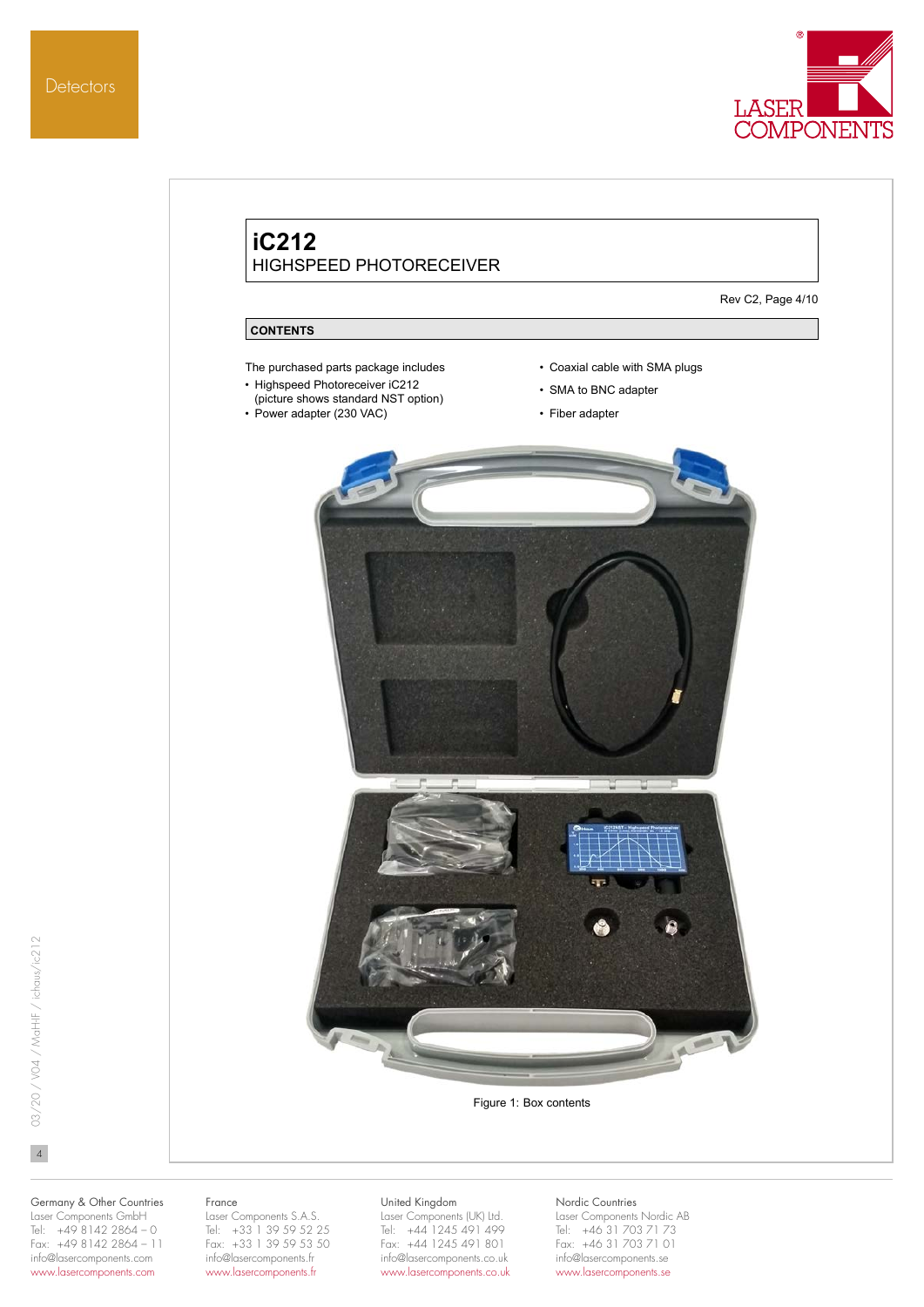

# **iC212** HIGHSPEED PHOTORECEIVER Rev C2, Page 5/10 **DIMENSIONS** UNS 1/4"x36<br>(SMA for optical<br>fiber adaption) . . . ŗ 48.0 **OFFSET** POWER 47. ę F 52.0 **OPTICAL IN DUT** a.  $230$ 230  $14.8$ 48.0 M6 UNS  $1/4' \times 36$ <br>(SMA)  $-250$  $12.5$ Figure 2: Case dimensions (all units in mm)

03/20 / V04 / MaH-IF / ichaus/ic212 503/20 / V04 / MaH-IF / ichaus/ic212

 $5\overline{)}$ 

Germany & Other Countries Laser Components GmbH Tel: +49 8142 2864 – 0 Fax: +49 8142 2864 – 11 info@lasercomponents.com

www.lasercomponents.com

#### France

Laser Components S.A.S. Tel: +33 1 39 59 52 25 Fax: +33 1 39 59 53 50 info@lasercomponents.fr www.lasercomponents.fr

#### United Kingdom

Laser Components (UK) Ltd. Tel: +44 1245 491 499 Fax: +44 1245 491 801 info@lasercomponents.co.uk www.lasercomponents.co.uk

#### Nordic Countries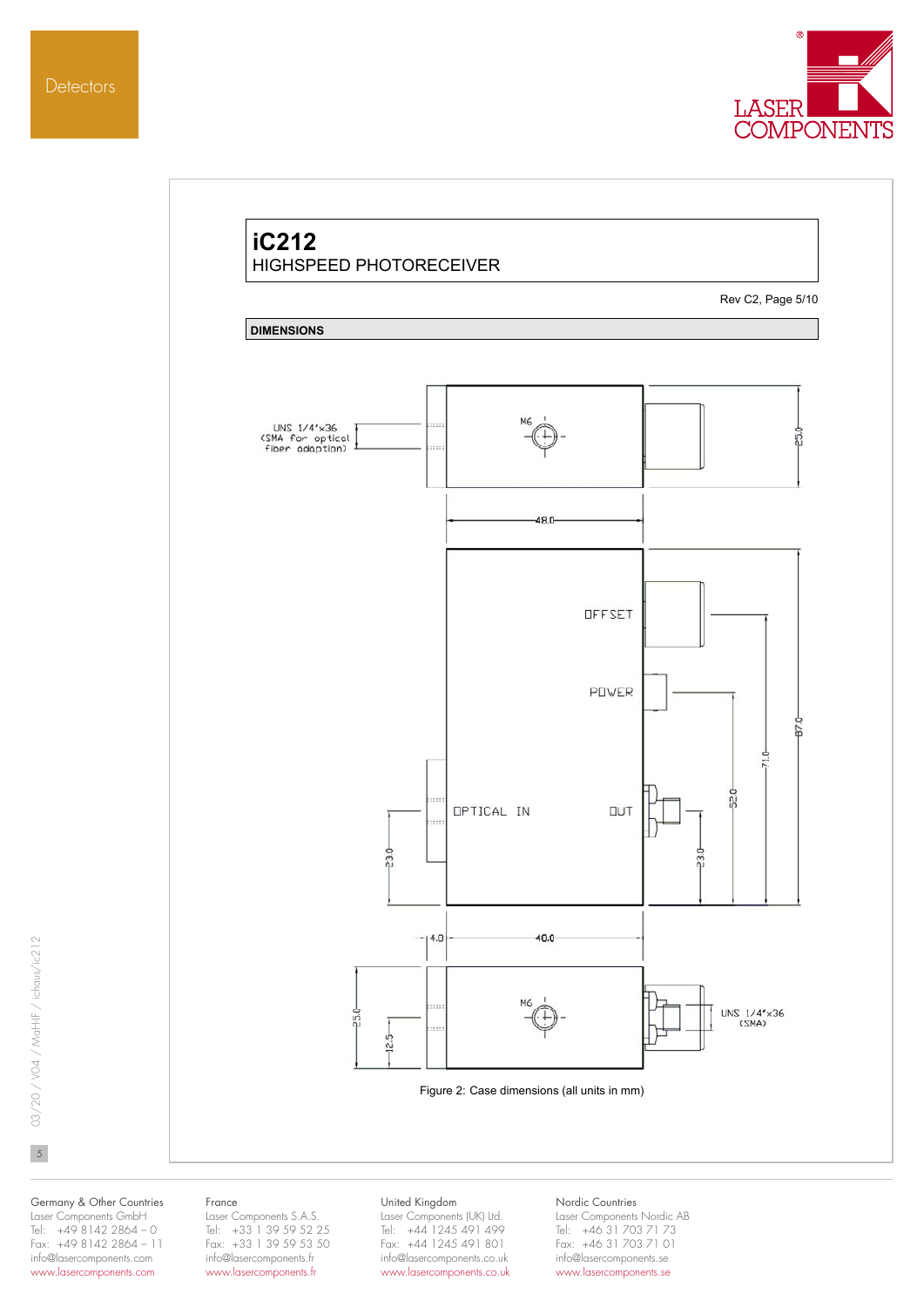



03/20 / V04 / MaH-IF / ichaus/ic212 603/20 / V04 / MaH-IF / ichaus/ic212

 $6\overline{6}$ 

#### Germany & Other Countries Laser Components GmbH Tel: +49 8142 2864 – 0 Fax: +49 8142 2864 – 11 info@lasercomponents.com www.lasercomponents.com

#### France

Laser Components S.A.S. Tel: +33 1 39 59 52 25 Fax: +33 1 39 59 53 50 info@lasercomponents.fr www.lasercomponents.fr

# United Kingdom

Laser Components (UK) Ltd. Tel: +44 1245 491 499 Fax: +44 1245 491 801 info@lasercomponents.co.uk www.lasercomponents.co.uk

# Nordic Countries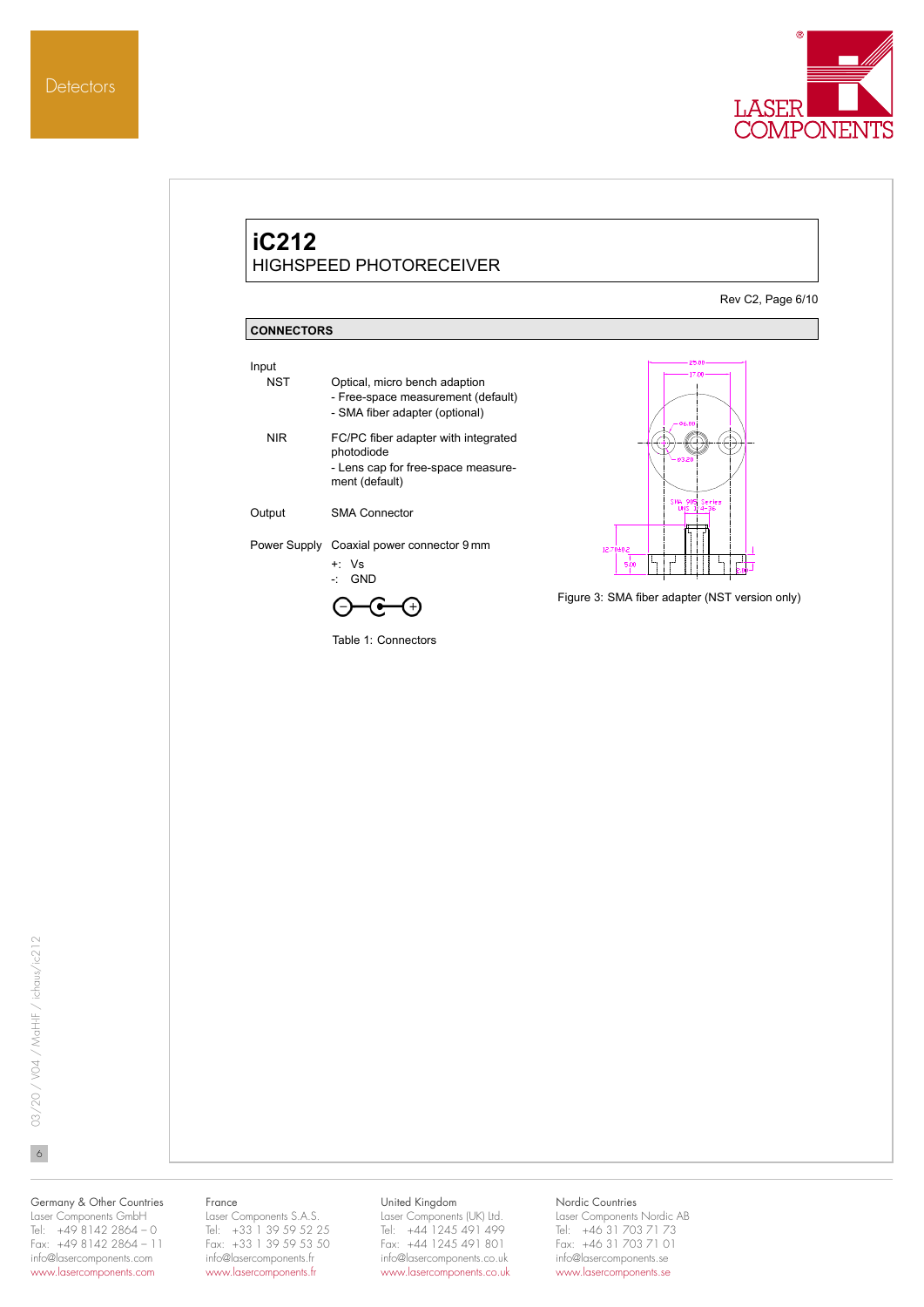

# **iC212** HIGHSPEED PHOTORECEIVER Rev C2, Page 7/10 **RESPONSE Standard "No Slow Tail" (NST) option** 600 500 Many be a man the work of 400 VIOUT) [mV] V(OUT) [mV] 300 200 100  $\mathbf{0}$ 0 5 10 15 20 25 30 35 40 45 50 Time [ns] Figure 4: Pulse response (NST) **"Near Infrared" (NIR) option** 600 500 400 V(OUT) [mV] V(OUT) [mV] 300 200 100  $\theta$ 0 5 10 15 20 25 30 35 40 45 50 Time [ns] Figure 5: Pulse response (NIR)

03/20 / V04 / MaH-IF / ichaus/ic212 703/20 / V04 / MaH-IF / ichaus/ic212

 $\overline{7}$ 

Germany & Other Countries Laser Components GmbH Tel: +49 8142 2864 – 0 Fax: +49 8142 2864 – 11

info@lasercomponents.com www.lasercomponents.com

#### France

Laser Components S.A.S. Tel: +33 1 39 59 52 25 Fax: +33 1 39 59 53 50 info@lasercomponents.fr www.lasercomponents.fr

#### United Kingdom

Laser Components (UK) Ltd. Tel: +44 1245 491 499 Fax: +44 1245 491 801 info@lasercomponents.co.uk www.lasercomponents.co.uk

#### Nordic Countries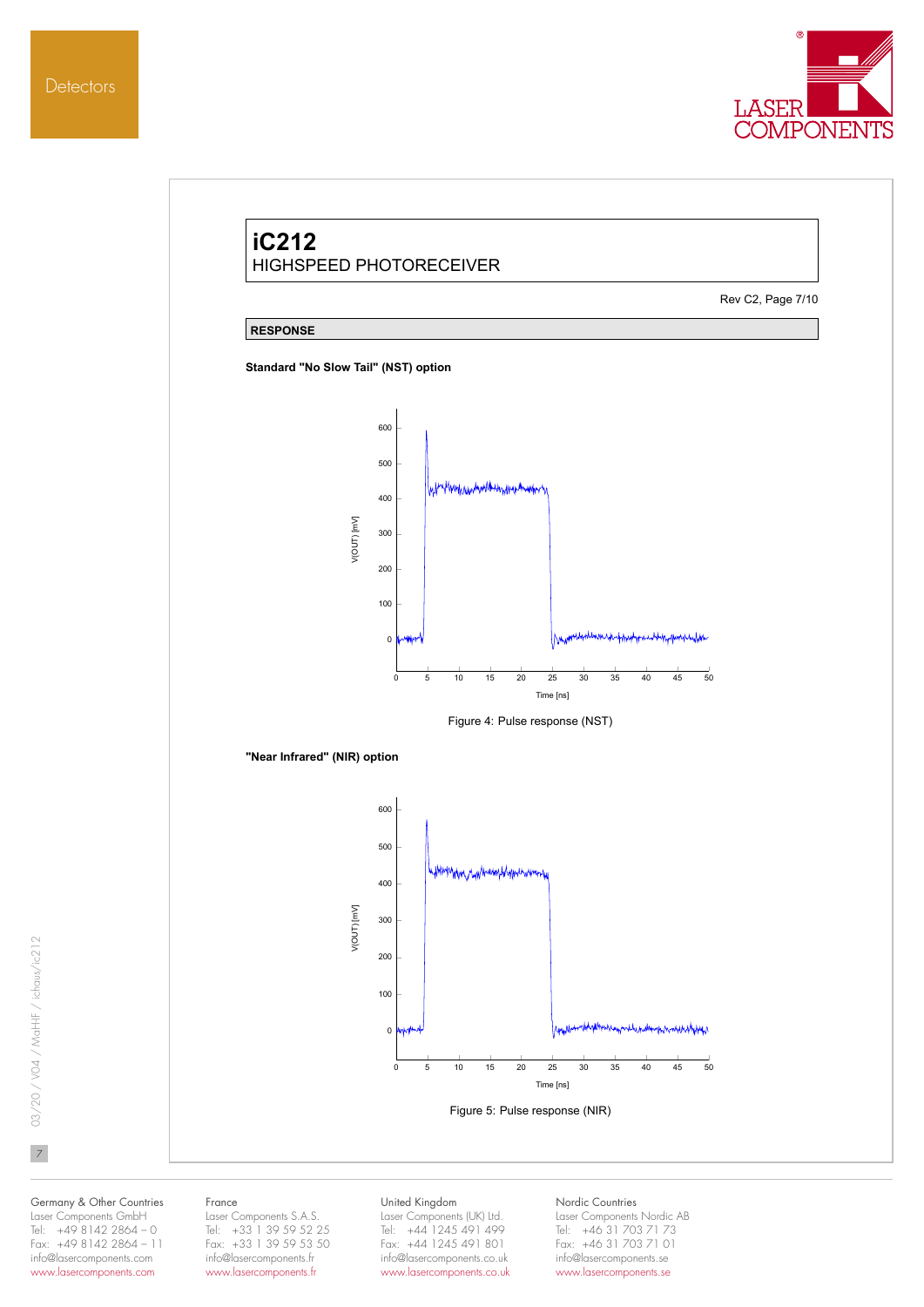

# **iC212** HIGHSPEED PHOTORECEIVER

#### **Spectral response**

Rev C2, Page 8/10



# **REVISION HISTORY**

| Rel. | Rel. Date* | Chapter                                     | Modification                            | Page           |
|------|------------|---------------------------------------------|-----------------------------------------|----------------|
| B1   | 2015-07-30 | <b>FFATURES</b>                             | NIR version added                       |                |
|      |            | <b>DEVICE</b>                               | New standard NST version shown          |                |
|      |            | <b>DESCRIPTION</b>                          | NIR version added                       | $\overline{2}$ |
|      |            | <b>FLECTRICAL</b><br><b>CHARACTERISTICS</b> | NIR version added                       | $\overline{2}$ |
|      |            | <b>CONTENTS</b>                             | New standard NST version shwon          | 4              |
|      |            | <b>DIMENSIONS</b>                           | Fiber adapter added                     | 5              |
|      |            | <b>CONNECTORS</b>                           | Lens dropped                            | 6              |
|      |            | <b>RESPONSE</b>                             | NIR version added                       | 8              |
|      |            | APPLICATION NOTES                           | Equipment used: iC227, HV1M, HG2D added | 15             |
|      |            | ORDERING INFORMATION                        | NIR version added                       | 16             |

| Rel.           | Rel. Date <sup>®</sup> | <b>Chapter</b>                              | Modification             | Page |
|----------------|------------------------|---------------------------------------------|--------------------------|------|
| C <sub>1</sub> | 2019-03-15 DEVICE      |                                             | New product photo        |      |
|                |                        | <b>FLECTRICAL</b><br><b>CHARACTERISTICS</b> | Single 18 V supply       | - 33 |
|                |                        | <b>CONNECTORS</b>                           | Pin configuration        | 6    |
|                |                        | <b>RESPONSE</b>                             | Pulse response NIR added | 8    |

| Rel.           | Rel. Date <sup>*</sup> | <b>Chapter</b>      | <b>Modification</b>                          | Page |
|----------------|------------------------|---------------------|----------------------------------------------|------|
| C <sub>2</sub> |                        | 2020-03-17 CONTENTS | New picture box contents                     |      |
|                |                        | CONNECTORS          | Input NST/NIR updated                        |      |
|                |                        | <b>RESPONSE</b>     | Pulse response x-achsis scale corrected      |      |
|                |                        | <b>RESPONSE</b>     | New diagram spectral response                |      |
|                |                        | APPLICATION NOTES   | Application notes moved to seperate document |      |

\* Release Date format: *YYYY-MM-DD*

 $\overline{8}$ 

Germany & Other Countries Laser Components GmbH Tel: +49 8142 2864 – 0 Fax: +49 8142 2864 – 11

info@lasercomponents.com www.lasercomponents.com

#### France

Laser Components S.A.S. Tel: +33 1 39 59 52 25 Fax: +33 1 39 59 53 50 info@lasercomponents.fr www.lasercomponents.fr

#### United Kingdom

Laser Components (UK) Ltd. Tel: +44 1245 491 499 Fax: +44 1245 491 801 info@lasercomponents.co.uk www.lasercomponents.co.uk

## Nordic Countries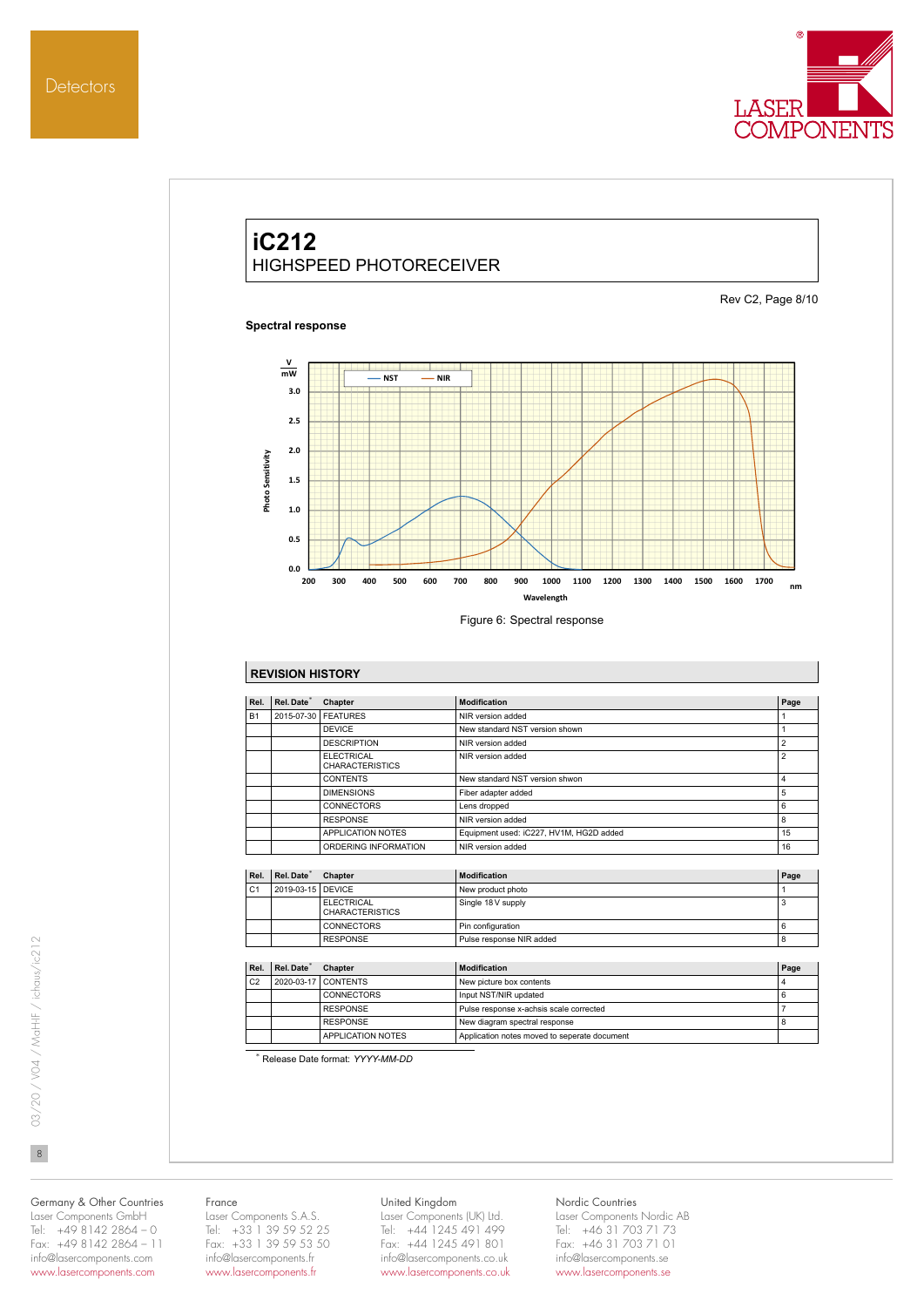



03/20 / V04 / MaH-IF / ichaus/ic212 903/20 / V04 / MaH-IF / ichaus/ic212

 $\circ$ 

## Germany & Other Countries Laser Components GmbH

Tel:  $+4981422864 - 0$ Fax: +49 8142 2864 – 11 info@lasercomponents.com www.lasercomponents.com

#### France

Laser Components S.A.S. Tel: +33 1 39 59 52 25 Fax: +33 1 39 59 53 50 info@lasercomponents.fr www.lasercomponents.fr

#### United Kingdom

Laser Components (UK) Ltd. Tel: +44 1245 491 499 Fax: +44 1245 491 801 info@lasercomponents.co.uk www.lasercomponents.co.uk

# Nordic Countries